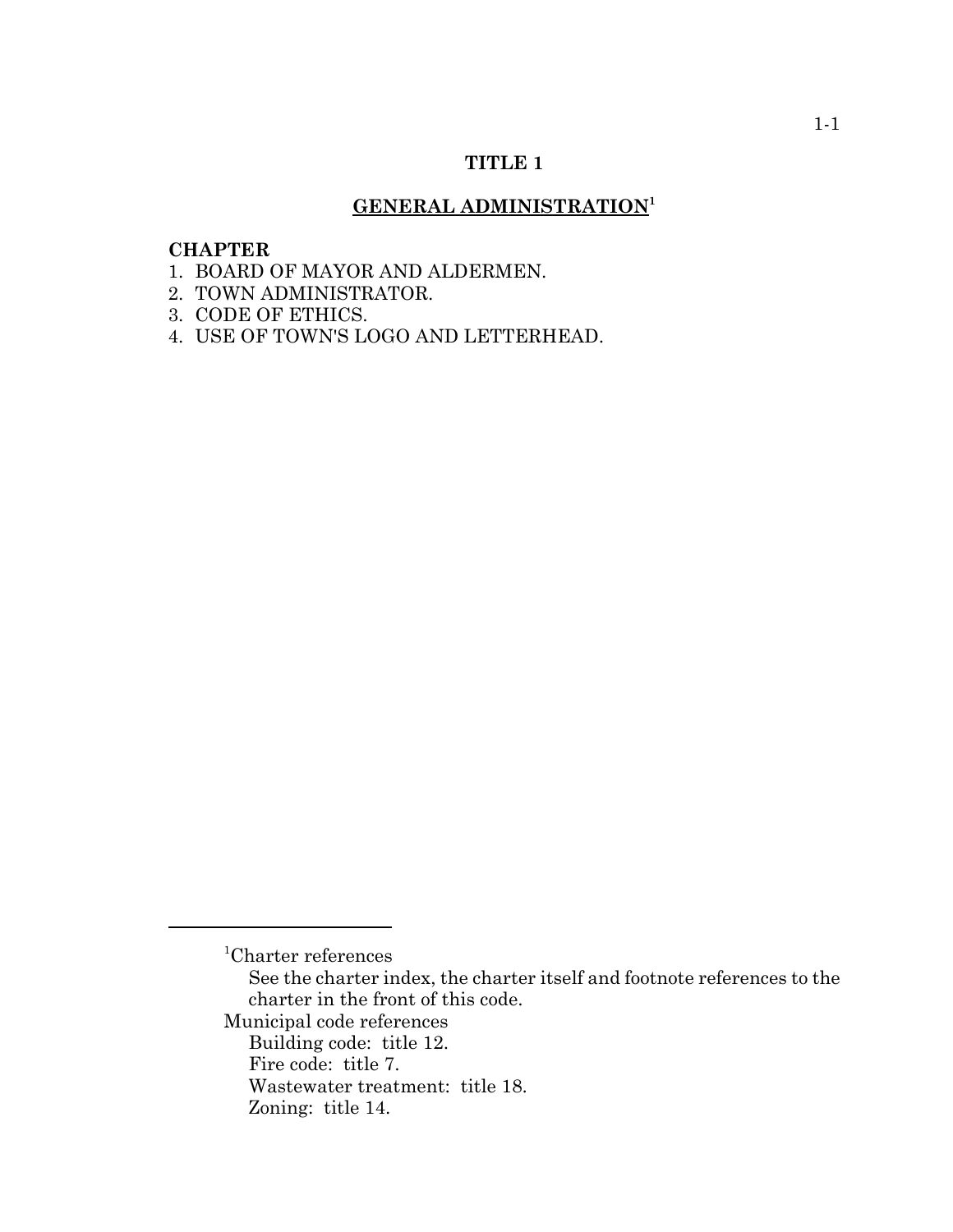# **BOARD OF MAYOR AND ALDERMEN<sup>1</sup>**

# **SECTION**

- 1-101. Time and place of regular meetings.
- 1-102. General rules of order.

1-103. Notice of meetings.

**1-101. Time and place of regular meetings**. Regular meetings of the board of mayor and aldermen of the Town of Thompson's Station, Tennessee, shall be held at 7:00 P.M. on the second Tuesday of each month, except for the months of July and December (in which there shall be no regularly scheduled meetings), and in the month of November when the regular meeting would occur on election day, in which case the meeting will be held on the first Tuesday in November. However, if this day falls on a holiday, or a day observed as a holiday, the regular meeting shall be held at the same time and place on the next regular work day. All regular meeting shall be held in the Thompson's Station Community Center at 1555 Thompson's Station Road West, Thompson's Station, Tennessee, 37179. (Ord. #07-8, Sept. 2007, as replaced by Ord. #2017-002, March 2017 *Ch2\_8-2-21*)

**1-102. General rules of order**. All meetings of the mayor and board of aldermen shall be governed by the procedure known as Robert's Rules of Order, Newly Revised. (Ord. #90-3, Jan. 1991)

1 Charter references

City administrator: § 6-4-101. Compensation: § 6-3-109. Duties of Mayor: § 6-3-106. Election of the board: § 6-3-101. Oath: § 6-3-105. Ordinance procedure Publication: § 6-2-101. Readings: § 6-2-102. Residence requirements: § 6-3-103. Vacancies in office: § 6-3-107. Vice-Mayor: § 6-3-107.

For charter provisions related to the board of mayor and aldermen, see Tennessee Code Annotated, title 6, chapter 3. For specific charter provisions related to the board of mayor and aldermen, see the following sections: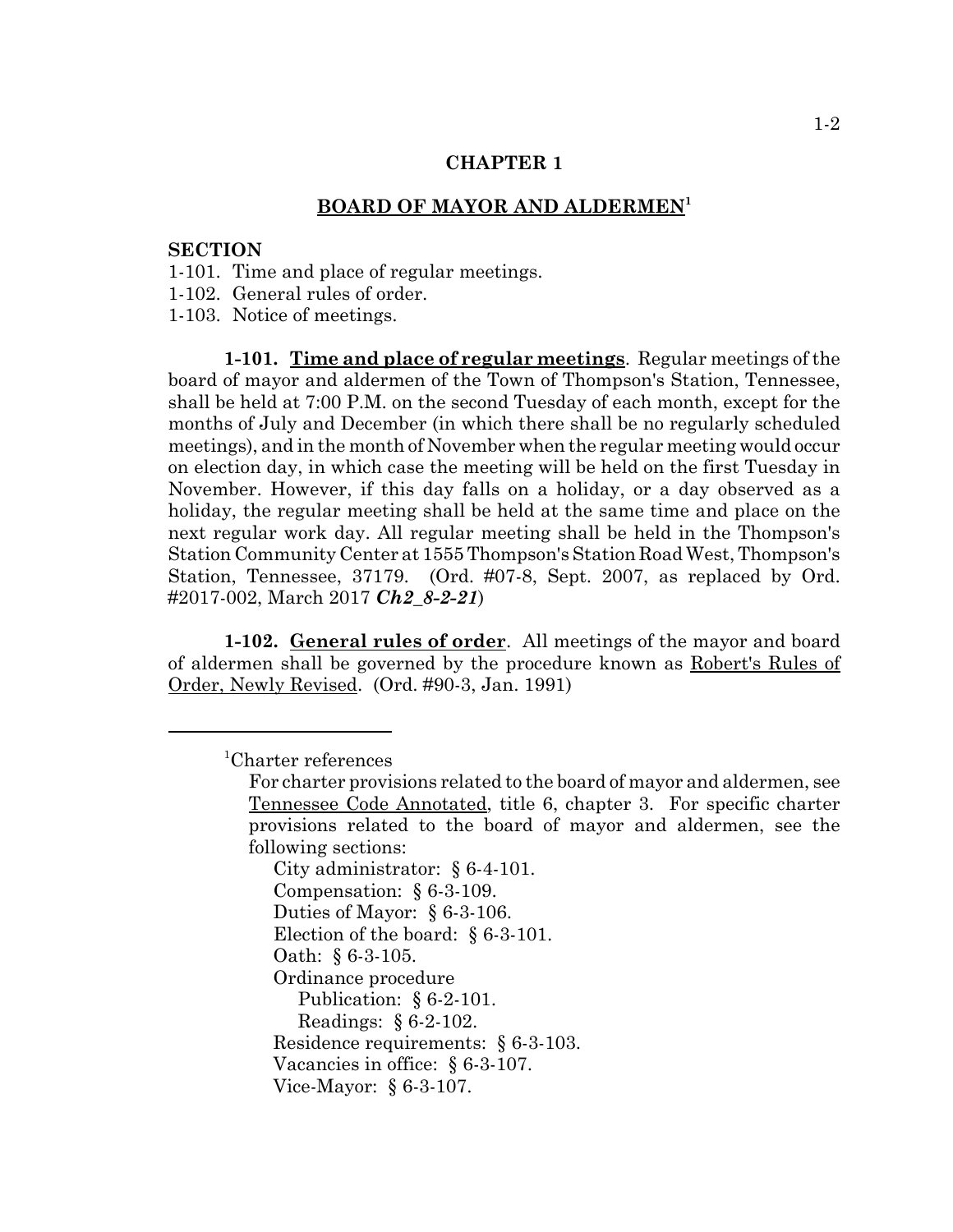**1-103. Notice of meetings**. (1) The town recorder shall be responsible for giving adequate public notice of all meetings of governmental bodies of the town as set forth herein.

(2) The town recorder shall publish notice of all regular meetings of the governmental bodies of the town on the town's website at least seven (7) days prior to the regular meeting. The town recorder shall also publish annually notice of all regular meetings of the board of mayor and aldermen in a newspaper of general circulation within the town.

(3) The town recorder shall post notices of the date, time, purpose, and place of all special called meetings of the governmental bodies of the town as soon as reasonably possible after such meeting is called. At a minimum, the recorder shall post the notice of a special called meeting on the town's website at least forty-eight (48) hours before such meeting. Whenever possible, notice of special called meetings shall be published in a newspaper of general circulation before such meeting. The town recorder shall also make a reasonable effort to provide the local media of the time, place, and purpose of such meeting.

(4) Notices of all regular and special called meetings shall also be posted at town hall, the Thompson's Station Post Office, and the town park. (Ord. #08-21, Nov. 2008)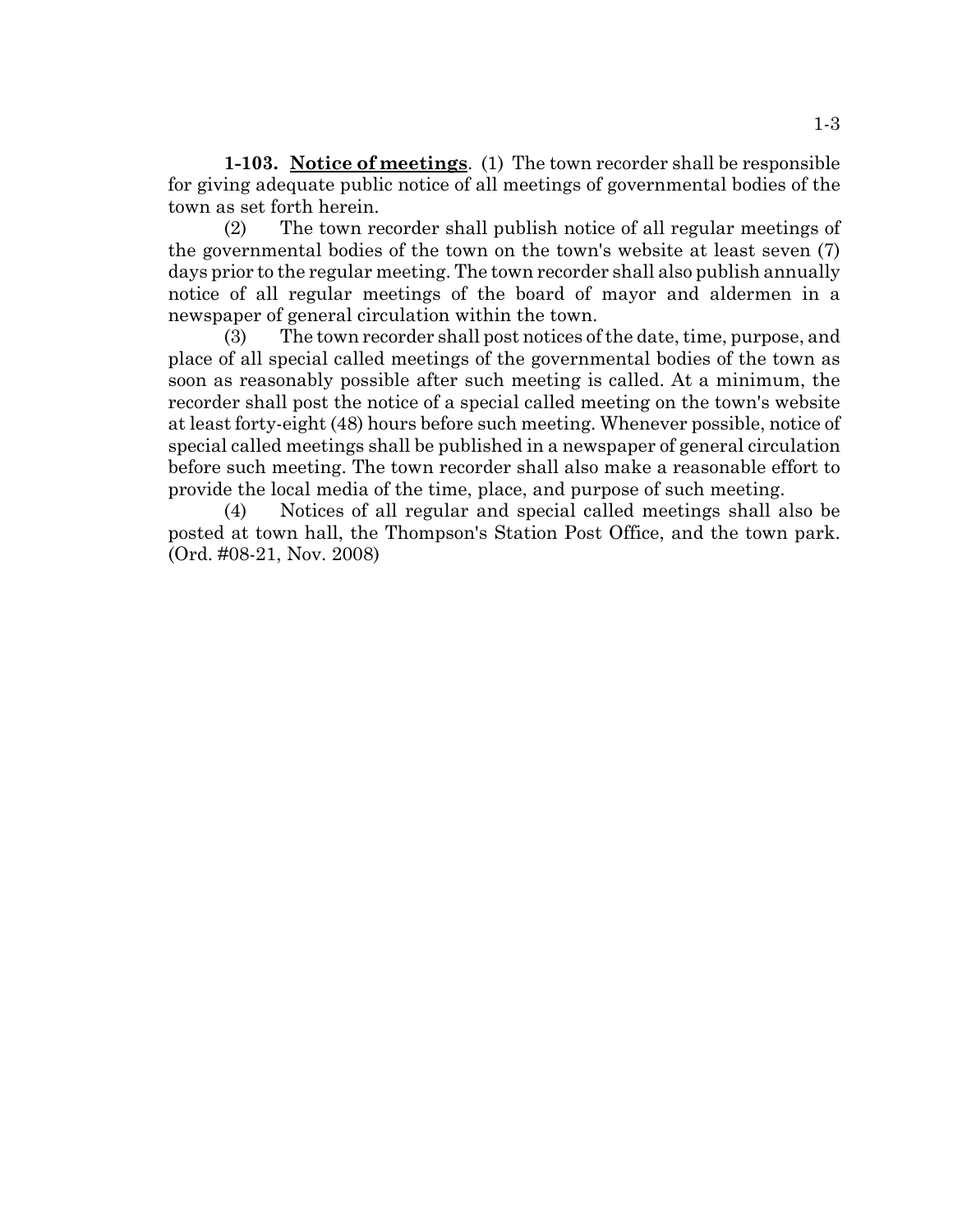# **TOWN ADMINISTRATOR<sup>1</sup>**

# **SECTION**

1-201. Office of town administrator created.

1-202. Town administrator to serve under control of board.

1-203. Duties of town administrator.

**1-201. Office of town administrator created**. There is here and now created as an officer of government the position of town administrator for the Town of Thompson's Station, Tennessee. (Ord. #005-001, Feb. 2005)

**1-202. Town administrator to serve under control of board**. The town administrator shall act and serve under the control and direction of the mayor and board of aldermen, hereinafter referred to as the "board." (Ord. #05-001, Feb. 2005)

**1-203. Duties of town administrator**. The town administrator is responsible for the efficient management and operation of the affairs of the town in accordance with state law, town ordinances and such directives, regulations, and policies as the board of mayor and aldermen may from time-to-time adopt. The specific duties and responsibilities of the town administrator are as follows:

- (1) Day-to-day operation of the town. The town administrator shall:
	- Ensure all property, real and personal, owned by the municipality is well maintained;
	- Ensure that all state, county and local ordinances and regulations are followed within the town limits;
	- Ensure a well run system of sewers;
	- Ensure stormwater quality through a comprehensive stormwater management program;
	- Manage the efficient operation of the town office;
	- Identify and, where feasible, implement new and more efficient methods of operations for town departments; and
	- Performs such other duties consistent with this office as may by vote of the BOMA be required.

(2) Reports and recommendations to board and committees. The town administrator shall:

<sup>1</sup> Charter reference

Town administrator: § 6-4-101.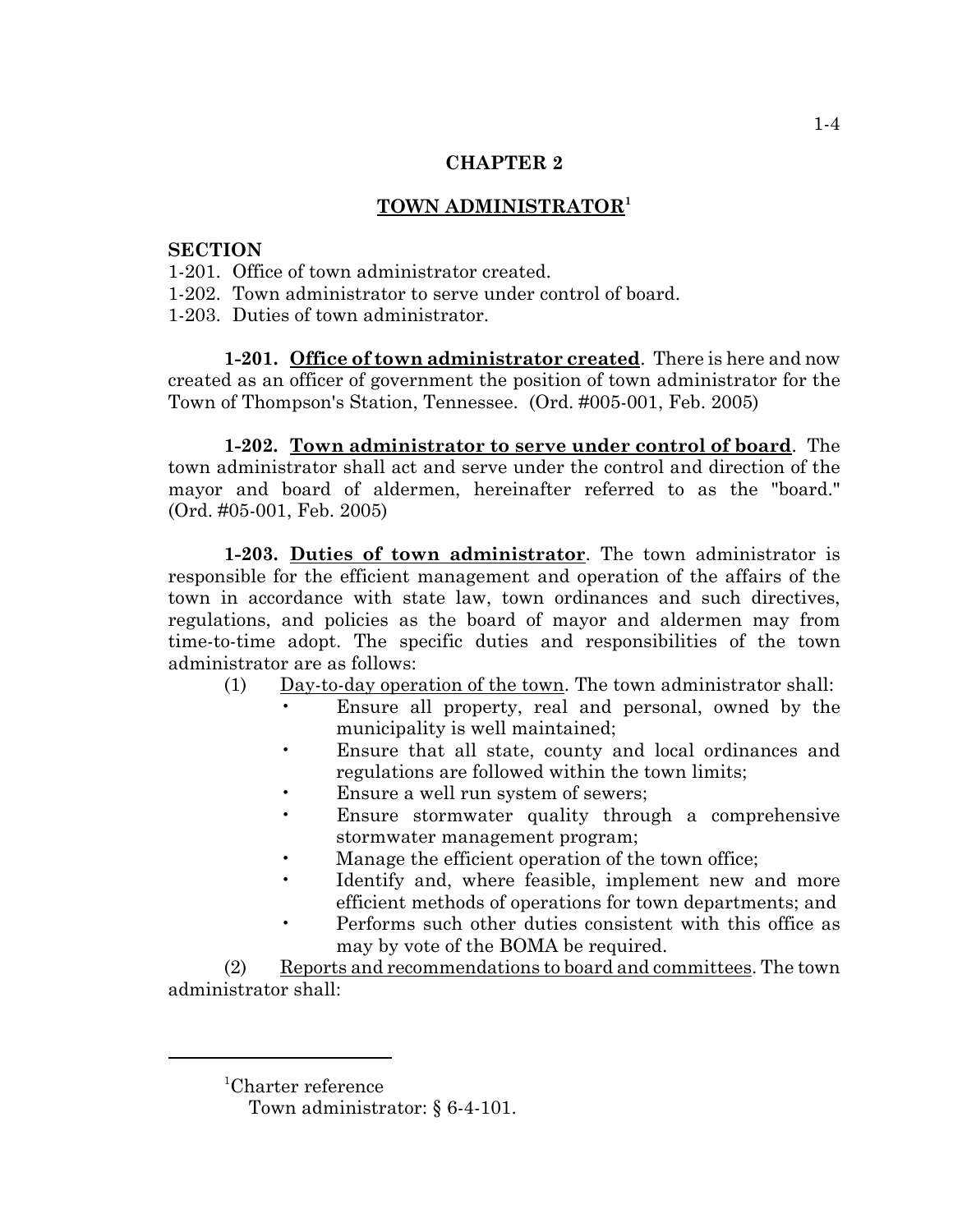- Make recommendations to the board for improving quality and quantity of public services to be rendered by the officers and employees to the inhabitants of the municipality;
- Keep board fully advised as to the conditions and needs of the municipality;
- Report to the board the condition of all property, real and personal, owned by the municipality and recommend repairs and replacement as needed;
- Recommend to the board and suggest priority of programs or projects involving public works or public improvements that should be undertaken by the municipality;
- Recommend specific personnel positions, as may be required for the needs and operations of the municipality, and may propose personnel policies and procedures for approval of the board; and
- Consult and cooperate with the committees of the board in the administration of the town's affairs.
- (3) Manage town employees. The town administrator shall:
	- Recruit, hire, evaluate, direct, and, if necessary, discipline and fire town employees;
	- Examine or cause to be examined the affairs or conduct of any department or employee under his/her control to ensure the proper performance of duties and shall have access to all town records, books or papers to properly perform this function;
	- Establish and maintain effective working relationships with employees;
	- Conduct regular staff meetings to review progress, accomplishments, budgets, strategies, and plans for the town;
	- Facilitate and work within a "team oriented" environment, being both an effective team leader and team member;
	- Support other staff in the development and implementation of goals, objectives, policies, or priorities;
	- Train and supervise all staff including consultants; and
	- Handles confidential information with tact and discretion.

(4) Interact effectively with diverse community members. The town administrator shall:

- Establish and maintain effective working relationships with town officials, the business community, the general public and state, regional and federal officials;
- Communicate effectively with the public and development community orally and in writing;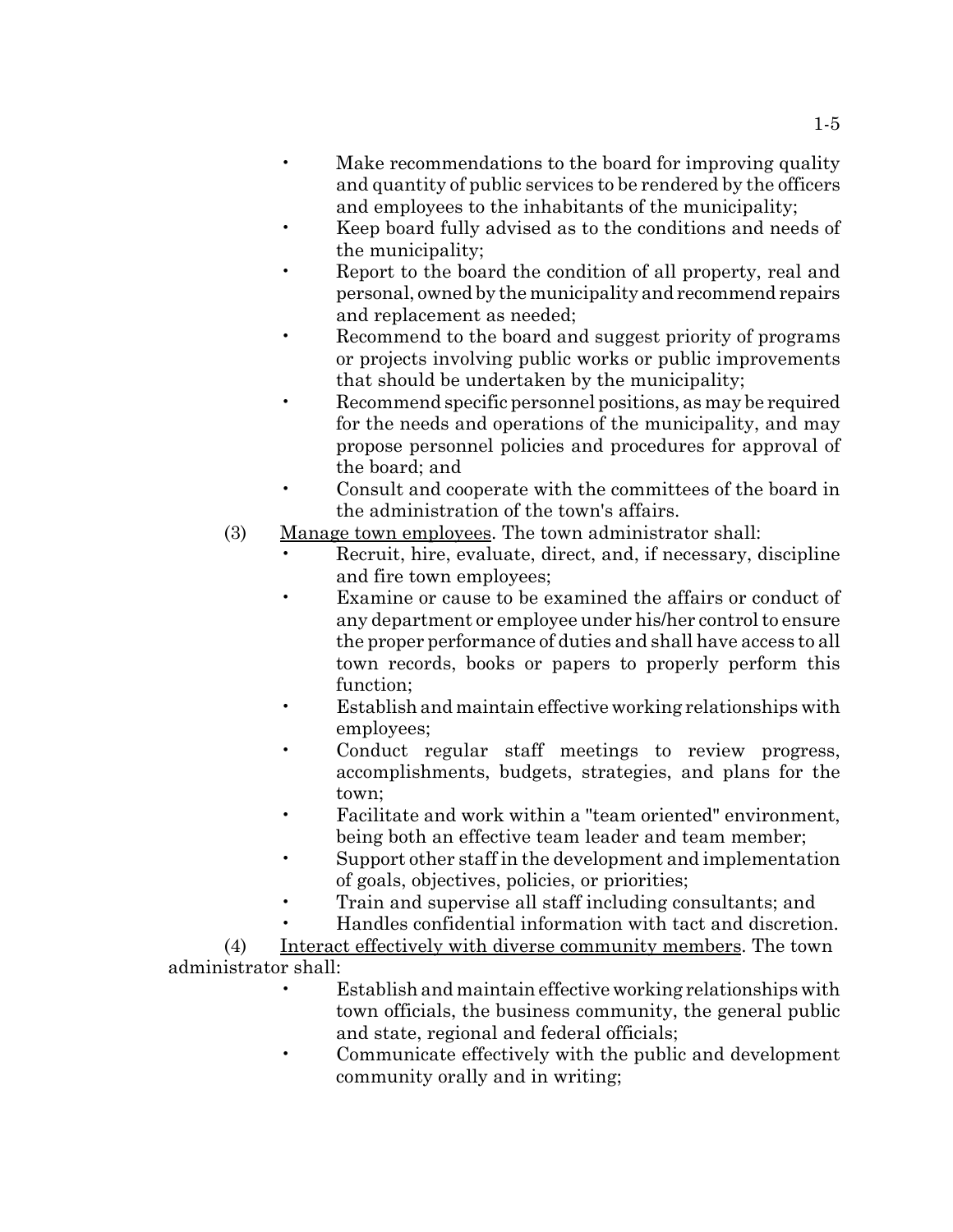- Educate the public on town, county, and state ordinances, regulations, and plans;
- Communicate the town's position effectively in public forums and meetings;
- Works closely with the public receiving inquiries and complaints and attending to the resolution of same;
- Seek innovative solutions to problems while implementing town regulations and goals; and
- Participate in various local and regional groups. (Ord. #05-001, Feb. 2005, as replaced by Ord. #12-008, Sept. 2012)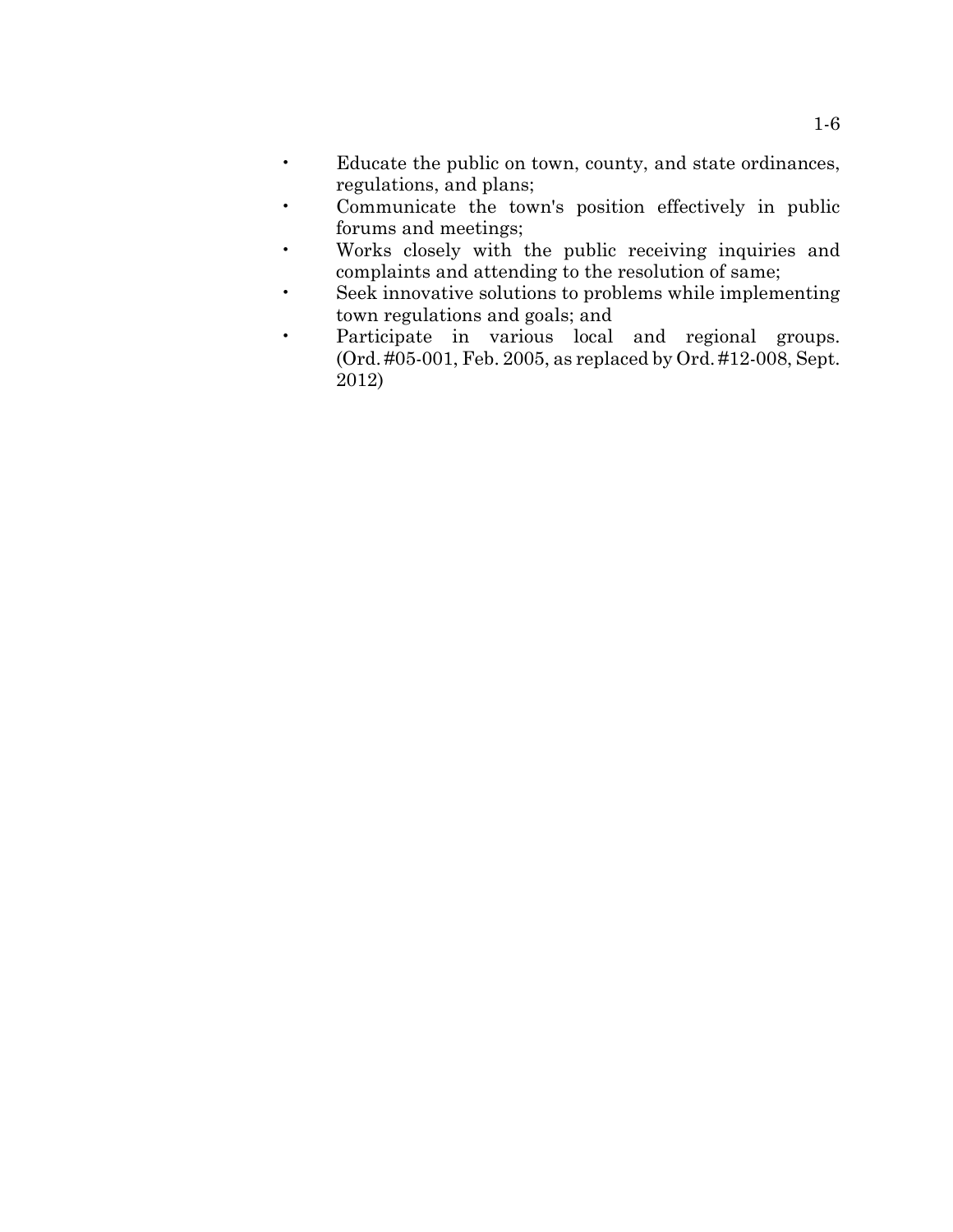### **CODE OF ETHICS**<sup>1</sup>

#### **SECTION**

- 1-301. Applicability.
- 1-302. Definition of "personal interest."
- 1-303. Disclosure of personal interest by official with vote.
- 1-304. Disclosure of personal interest in non-voting matters.
- 1-305. Acceptance of gratuities, etc.
- 1-306. Use of information.
- 1-307. Use of municipal time, facilities, etc.
- 1-308. Use of position or authority.
- 1-309. Outside employment.

 <sup>1</sup> State statutes dictate many of the ethics provisions that apply to municipal officials and employees. For provisions relative to the following, see the Tennessee Code Annotated (T.C.A.) sections indicated:

Campaign finance: Tennessee Code Annotated, title 2, ch. 10.

Conflict of interests: Tennessee Code Annotated, §§ 6-54-107, 108; 12-4-101, 102.

Conflict of interests disclosure statements: Tennessee Code Annotated, § 8-50-501 and the following sections.

Consulting fee prohibition for elected municipal officials: Tennessee Code Annotated, §§ 2-10-122, 124.

Crimes involving public officials (bribery, soliciting unlawful compensation, buying and selling in regard to office): Tennessee Code Annotated, § 39-16-101 and the following sections.

Crimes of official misconduct, official oppression, misuse of official information: Tennessee Code Annotated, § 39-16-401 and the following sections.

Ouster law: Tennessee Code Annotated, § 8-47-101 and the following sections.

A brief synopsis of each of these laws appears in Appendix A of this municipal code.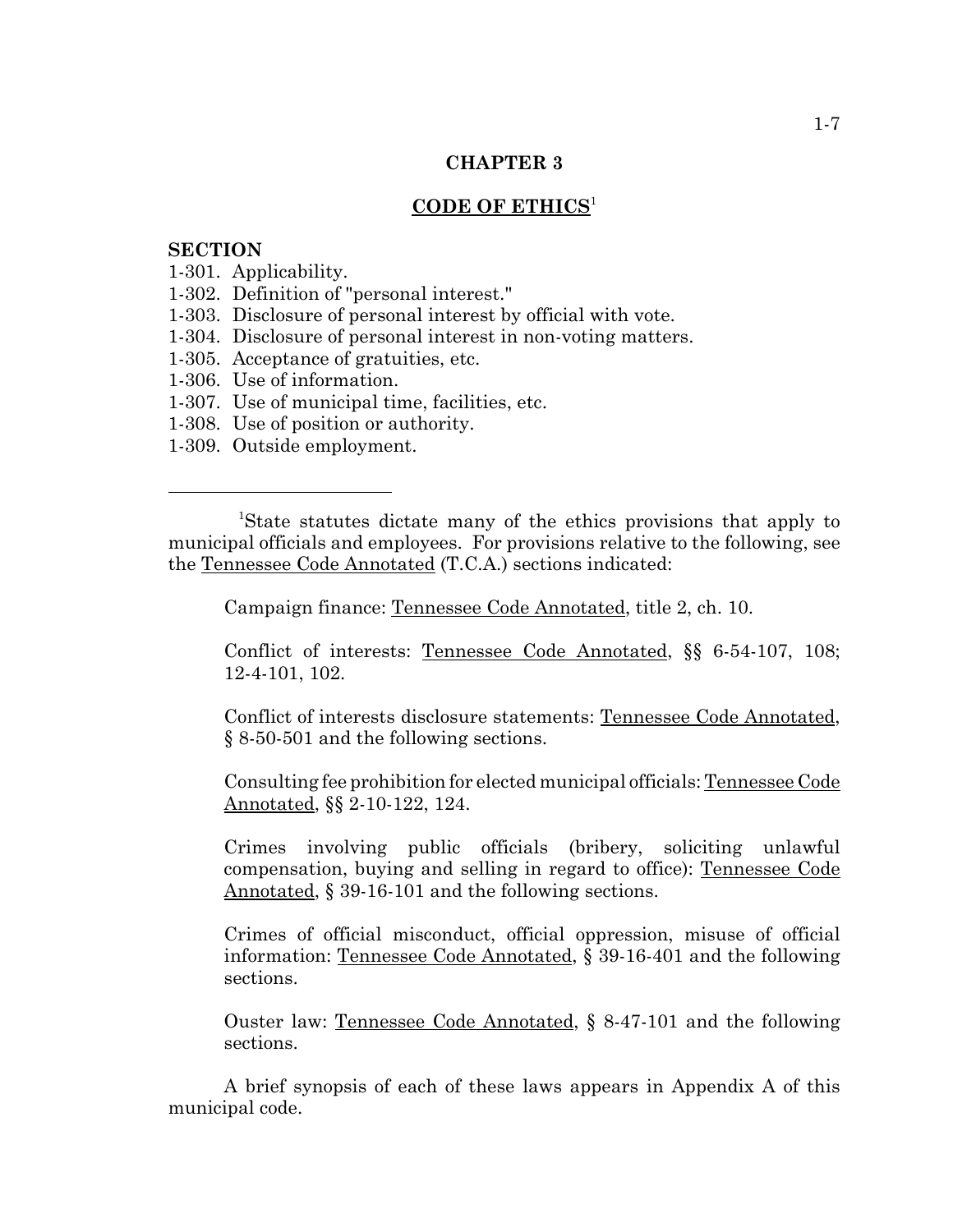1-310. Ethics complaints.

1-311. Violations and penalty.

**1-301. Applicability**. This chapter is the code of ethics for personnel of the municipality. It applies to all full-time and part-time elected or appointed officials and employees, whether compensated or not, including those of any separate board, commission, committee, authority, corporation, or other instrumentality appointed or created by the municipality. The words "municipal" and "municipality" include these separate entities. (Ord. #06-015, Dec. 2006)

**1-302. Definition of "personal interest**." (1) For purposes of §§ 1-303 and 1-304, "personal interest" means:

(a) Any financial, ownership, or employment interest in the subject of a vote by a municipal board not otherwise regulated by state statutes on conflicts of interests;

(b) Any financial, ownership, or employment interest in a matter to be regulated or supervised; or

(c) Any such financial, ownership, or employment interest of the official's or employee's spouse, parent(s), step parent(s), grandparent(s), sibling(s), child(ren), or step child(ren).

(2) The words "employment interest" include a situation in which an official or employee or a designated family member is negotiating possible employment with a person or organization that is the subject of the vote or that is to be regulated or supervised.

(3) In any situation in which a personal interest is also a conflict of interest under state law, the provisions of the state law take precedence over the provisions of this chapter. (Ord. #06-015, Dec. 2006)

**1-303. Disclosure of personal interest by official with vote**. An official with the responsibility to vote on a measure shall disclose during the meeting at which the vote takes place, before the vote and so it appears in the minutes, any personal interest that affects or that would lead a reasonable person to infer that it affects the official's vote on the measure. In addition, the official may recuse himself<sup>1</sup> from voting on the measure. (Ord.  $\#06\t015$ , Dec. 2006)

**1-304. Disclosure of personal interest in non-voting matters**. An official or employee who must exercise discretion relative to any matter, other than casting a vote, and who has a personal interest in the matter that affects

<sup>&</sup>lt;sup>1</sup>Masculine pronouns include the feminine. Only masculine pronouns have been used for convenience and readability.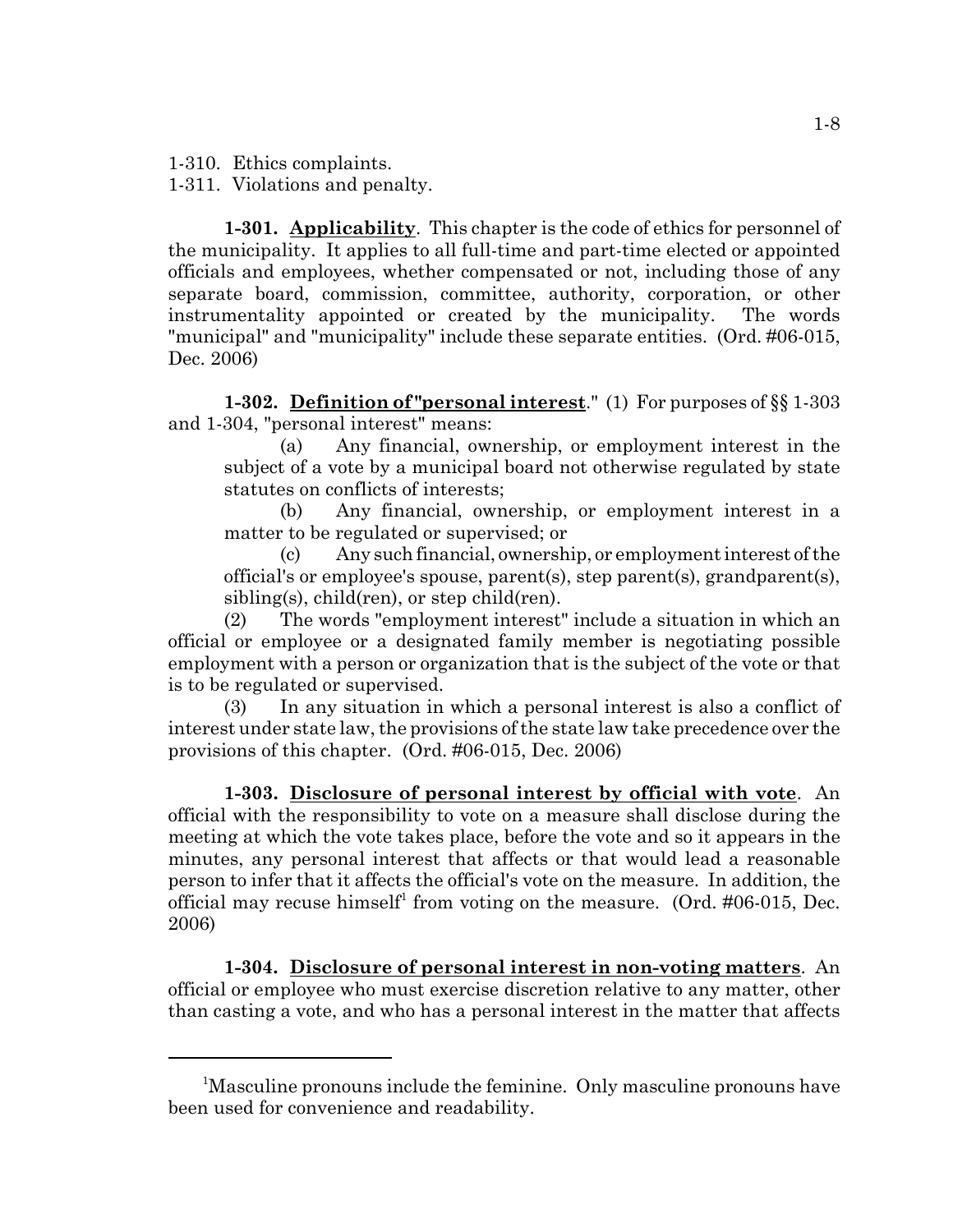or that would lead a reasonable person to infer that it affects the exercise of the discretion shall disclose, before the exercise of the discretion when possible, the interest on a form provided by and filed with the recorder. In addition, the official or employee may, to the extent allowed by law, charter, ordinance, or policy, recuse himself from the exercise of discretion in the matter. (Ord. #06-015, Dec. 2006)

**1-305. Acceptance of gratuities, etc**. An official or employee may not accept, directly or indirectly, any money, gift, gratuity, or other consideration or favor of any kind from anyone other than the municipality:

(1) For the performance of an act, or refraining from performance of an act, that he would be expected to perform, or refrain from performing, in the regular course of his duties; or

(2) That might reasonably be interpreted as an attempt to influence his action, or reward him for past action, in executing municipal business. (Ord. #06-015, Dec. 2006)

**1-306. Use of information**. (1) An official or employee may not disclose any information obtained in his official capacity or position of employment that is made confidential under state or federal law except as authorized by law.

(2) An official or employee may not use or disclose information obtained in his official capacity or position of employment with the intent to result in financial gain for himself or any other person or entity. (Ord. #06-015, Dec. 2006)

**1-307. Use of municipal time, facilities, etc**. (1) An official or employee may not use or authorize the use of municipal time, facilities, equipment, or supplies for private gain or advantage to himself.

(2) An official or employee may not use or authorize the use of municipal time, facilities, equipment, or supplies for private gain or advantage to any private person or entity, except as authorized by legitimate contract or lease that is determined by the governing body to be in the best interests of the municipality.

(3) An official or employee of the town may not use or authorize the use of town property, including the town logo or letterhead, except for official town business or as authorized by the charter, ordinance, or by action of the board. (Ord. #06-015, Dec. 2006, as amended by Ord. #2018-013, Aug. 2018 *Ch2\_8-2-21*)

**1-308. Use of position or authority**. (1) An official or employee may not make or attempt to make private purchases, for cash or otherwise, in the name of the municipality.

(2) An official or employee may not use or attempt to use his position to secure any privilege or exemption for himself or others that is not authorized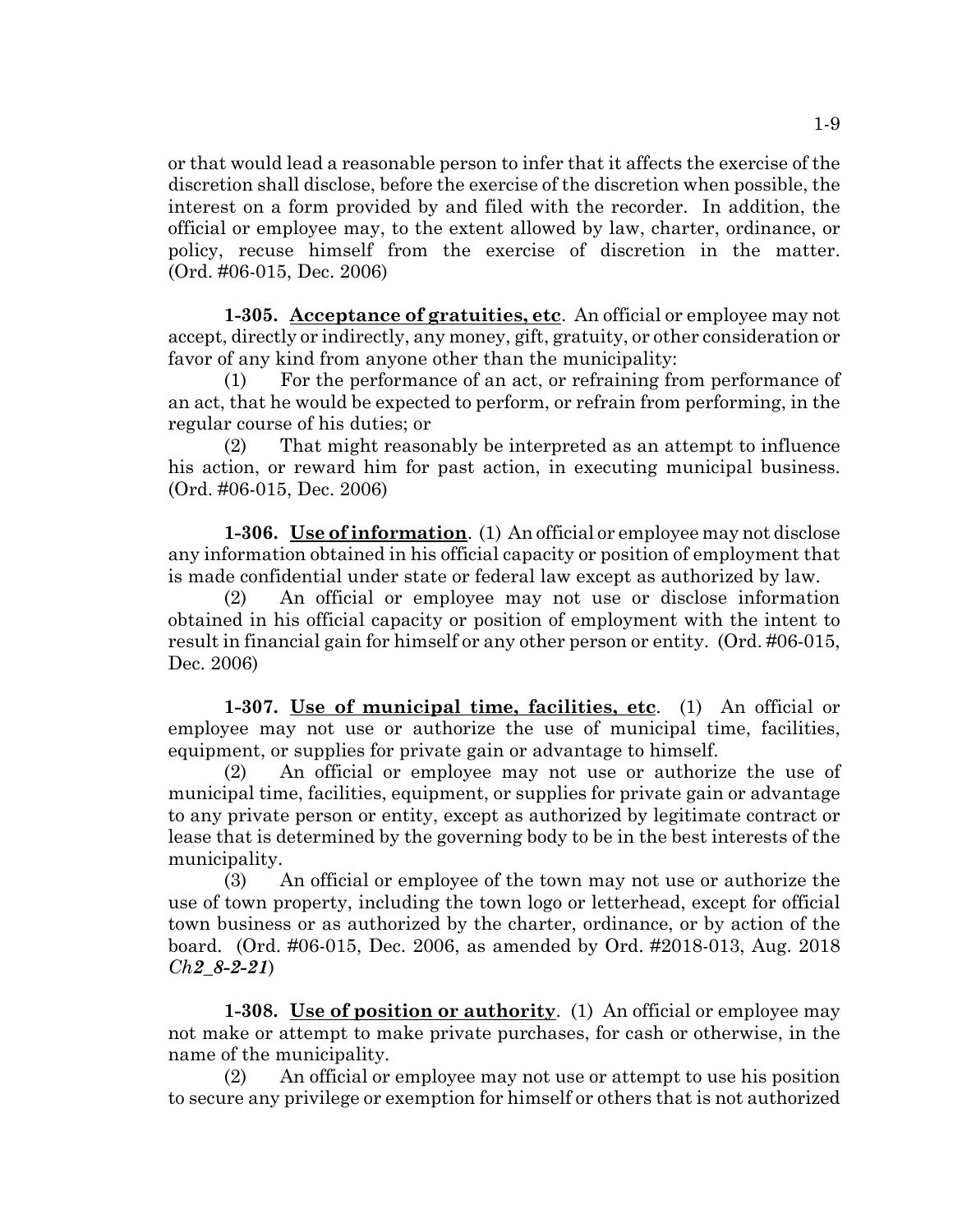by the charter, general law, or ordinance or policy of the municipality. (Ord. #06-15, Dec. 2006)

**1-309. Outside employment**. An official or employee may not accept or continue any outside employment if the work unreasonably inhibits the performance of any affirmative duty of the municipal position or conflicts with any provision of the municipality's charter or any ordinance or policy. (Ord. #06-15, Dec. 2006)

**1-310. Ethics complaints**. (1) The town attorney is designated as the ethics officer of the municipality. Upon the written request of an official or employee potentially affected by a provision of this chapter, the town attorney may render an oral or written advisory ethics opinion based upon this chapter and other applicable law.

(2) (a) Except as otherwise provided in this subsection, the town attorney shall investigate any credible complaint against an appointed official or employee charging any violation of this chapter, or may undertake an investigation on his own initiative when he acquires information indicating a possible violation, and make recommendations for action to end or seek retribution for any activity that, in the attorney's judgment, constitutes a violation of this code of ethics.

(b) The town attorney may request the governing body to hire another attorney, individual, or entity to act as ethics officer when he has or will have a conflict of interests in a particular matter.

(c) When a complaint of a violation of any provision of this chapter is lodged against a member of the municipality's governing body, the governing body shall either determine that the complaint has merit, determine that the complaint does not have merit, or determine that the complaint has sufficient merit to warrant further investigation. If the governing body determines that a complaint warrants further investigation, it shall authorize an investigation by the town attorney or another individual or entity chosen by the governing body.

(3) The interpretation that a reasonable person in the circumstances would apply shall be used in interpreting and enforcing this code of ethics.

(4) When a violation of this code of ethics also constitutes a violation of a personnel policy, rule, or regulation or a civil service policy, rule, or regulation, the violation shall be dealt with as a violation of the personnel or civil service provisions rather than as a violation of this code of ethics. (Ord. #06-015, Dec. 2006)

**1-311. Violations and penalty**. An elected official or appointed member of a separate municipal board, commission, committee, authority, corporation, or other instrumentality who violates any provision of this chapter is subject to punishment as provided by the municipality's charter or other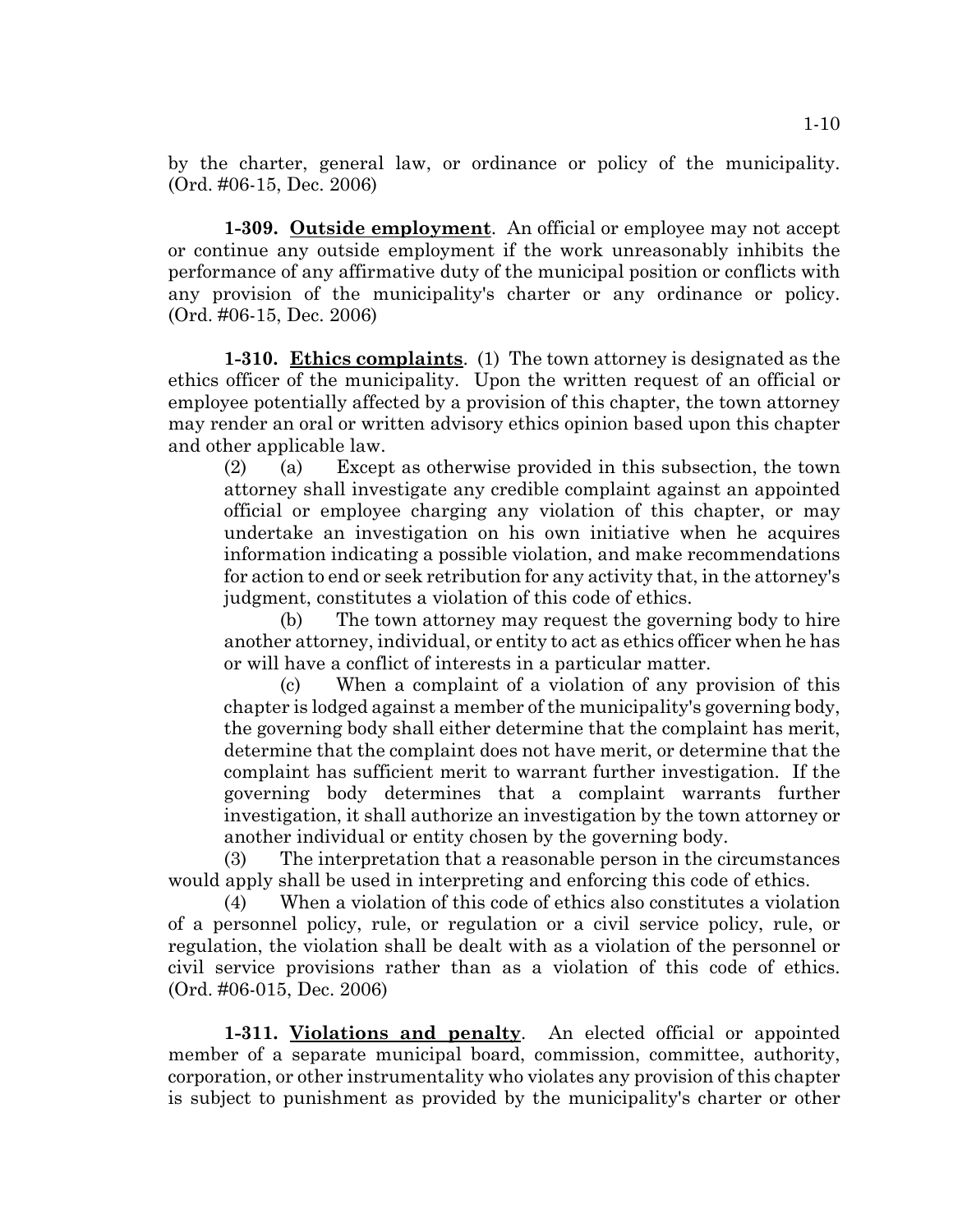applicable law, and in addition is subject to censure by the governing body. An appointed official or an employee who violates any provision of this chapter is subject to disciplinary action. (Ord. #06-015, Dec. 2006)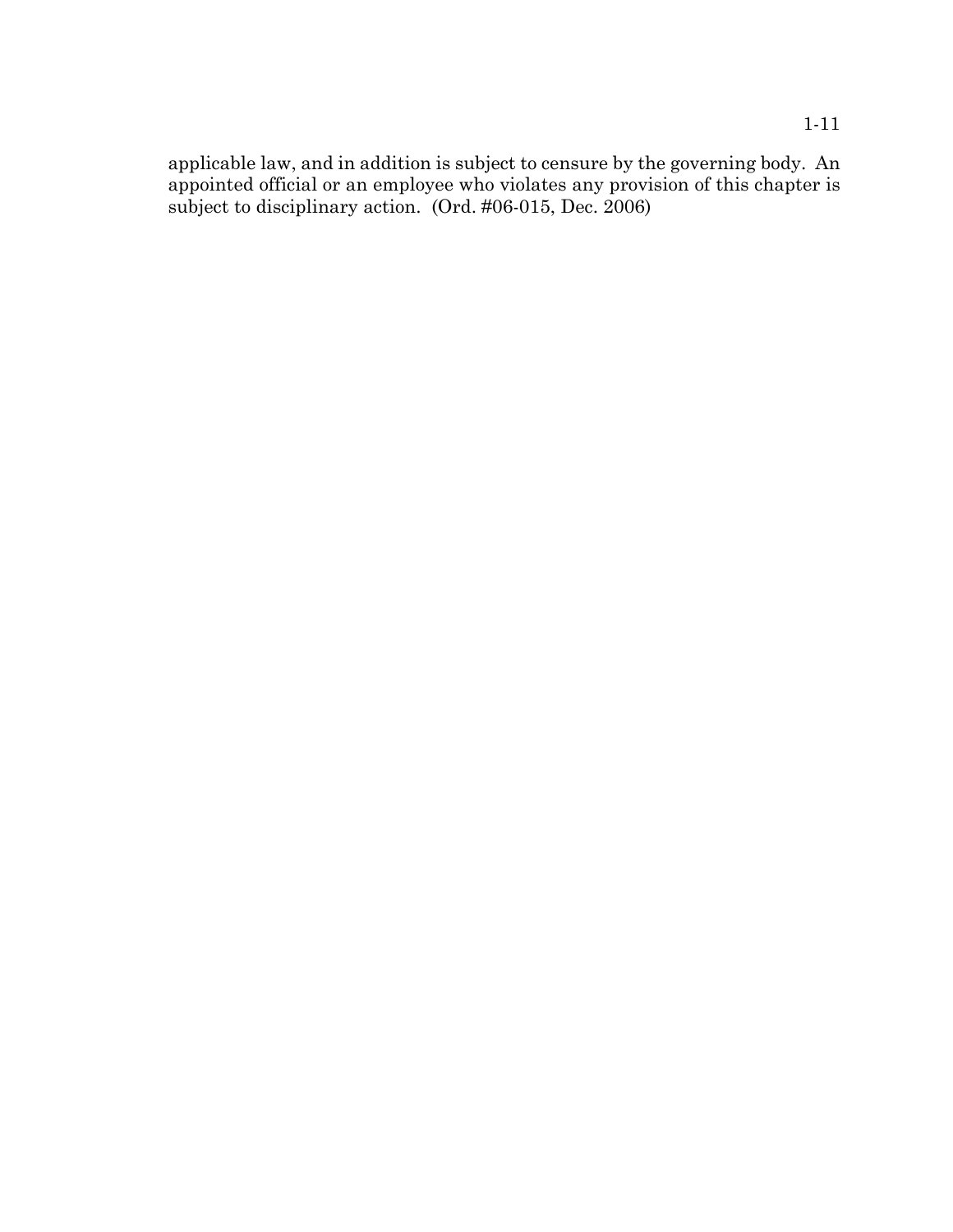#### **USE OF TOWN'S LOGOS AND LETTERHEAD**

#### **SECTION**

- 1-401. Town logo.
- 1-402. Town letterhead.
- 1-403. Political, personal and commercial use prohibited.
- 1-404. Service mark.
- 1-405. Violations and penalty.

**1-401. Town logo**. The town hereby adopts the following image or mark as the official logo of the Town of Thompson's Station. This logo shall be used by town officials and employees only in their official capacity and may not be used by others without the consent of the town.



In addition to the above logo, the provisions of this chapter shall also apply to any other town logos created at town expense for the promotion of the town and its services, department, and facilities. (as added by Ord. #2018-013, Aug. 2018 *Ch2\_8-2-21*)

**1-402. Town letterhead**. The official letterhead of the town, which incorporates the town logo and includes the address and phone numbers of the town, implies town approval and authority when correspondence is sent on such letterhead. Town letterhead shall only be used by officials and employees acting in their official capacity on behalf of the town. Any unauthorized use of town letterhead (or of stationery that incorporates the town logo) by officials or employees shall be deemed an improper and illegal use of town property and a violation of town's code of ethics. (as added by Ord. #2018-013, Aug. 2018 *Ch2\_8-2-21*)

**1-403. Political, personal and commercial use prohibited**. It shall be unlawful for any person or entity to use the town logo or letterhead as a part of or in connection with any political, personal or commercial purpose. Nothing herein shall be construed to prohibit a person or entity from copying or reproducing an authorized letter or other communication from the town that includes the town logo or letterhead. (as added by Ord. #2018-013, Aug. 2018 *Ch2\_8-2-21*)